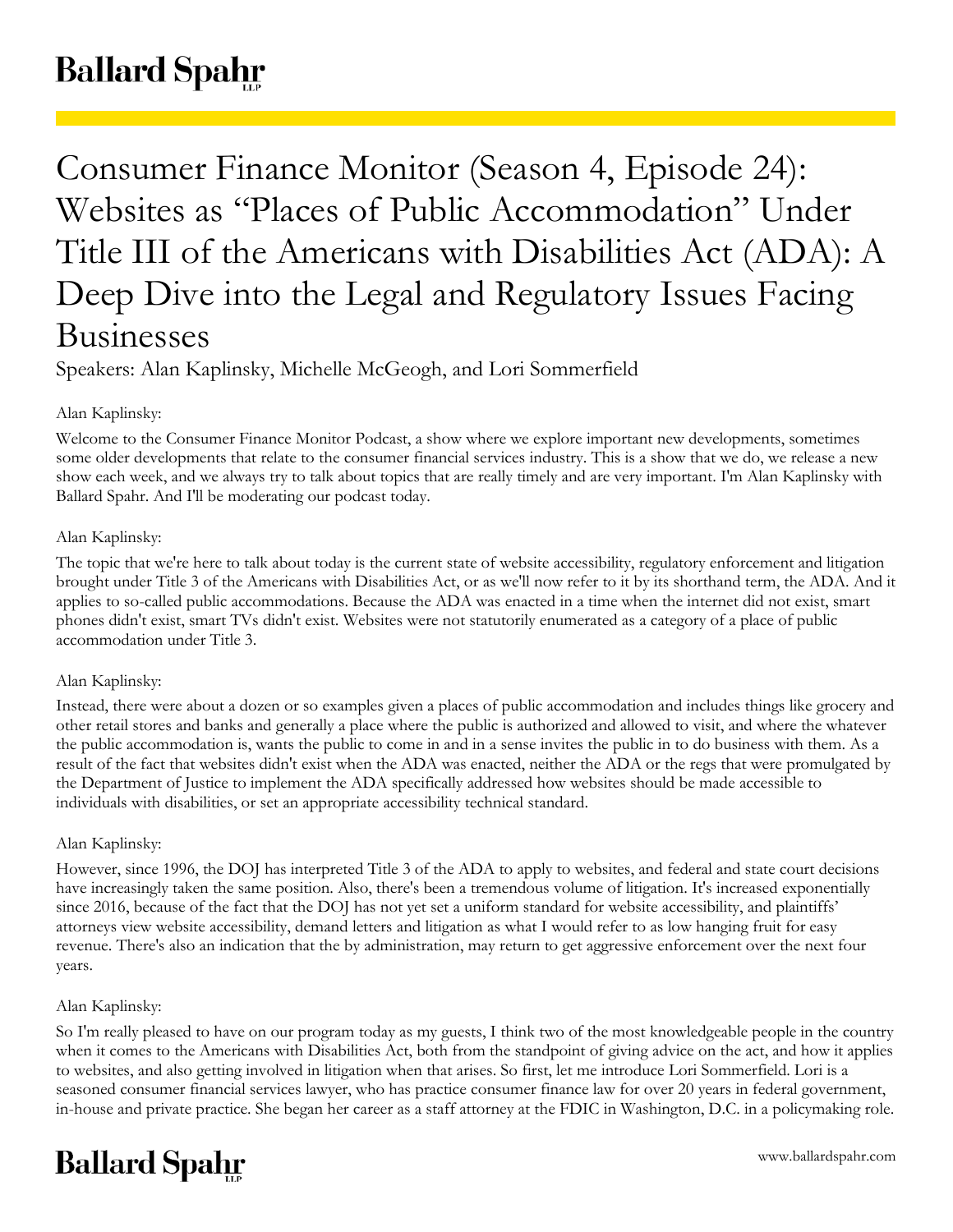And she specializes in regulatory compliance with federal and state and AI discrimination laws, including fair lending, responsible banking laws, and of course, pertinent to our subject today, the ADA.

#### Alan Kaplinsky:

Lori currently is of counsel in our consumer financial services practice group located in our Minneapolis office, where she provides legal advice to clients concerning a broad variety of consumer financial services protection issues, including the ADA. Prior to joining us at Ballard Spahr. She was deputy general counsel for consumer banking at TCF Bank, a very large regional bank and many are located in Minneapolis, Minnesota. And before joining TCF, Lori practiced law with major consumer financial services law firm in Washington, D.C., but I'm not going to mention the name of that firm because they are a competitor. Glad to see Lori saw the light of day and decided to join us about a year or so ago.

#### Alan Kaplinsky:

Let me also, first of all, welcome Lori to our program. And I'm going to start with you in just a minute with our first question.

#### Lori Sommerfield:

Thanks Alan. Great to be here.

#### Alan Kaplinsky:

The second guest we have today is Michelle McGeogh. Michelle is a partner in our Baltimore office, and she's a member of our Real Estate and Construction Litigation Group, and our Labor and Employment Group. She's got extensive experience in real estate litigation on behalf of property owners, investors and developers. She's experienced in a diverse range of real estate, commercial litigation, including commercial foreclosures, lender liability, landlord tenant law, and for purposes of today's program, she's been involved in representing various parties both in a consulting role, and also in a litigation defense role related to disputes arising under the ADA. So a very warm welcome to you, Michelle.

# Michelle McGeogh:

Thank you, Alan. Nice to be here.

# Alan Kaplinsky:

So before we get to a number of questions that I have for both of you today, I'd like to find out how each of you got involved in this, I guess you could say at one time, it was an arcane practice of law, dealing with the ADA. So I'm first going to ask you Lori how you got involved and then I'll find out how Michelle got involved.

# Lori Sommerfield:

Sure Alan. As you mentioned in my biography, I have practiced fair lending and responsible banking law throughout my career, and specializing in the Americans with Disabilities Act was just a natural progression. I started receiving inquiries from clients about how to comply with the ADA, and then in about the year 2015, 2016, I noticed that the ADA website and mobile application litigation was really heating up. So I started following that, started giving my clients advice about how to comply with the ADA in the absence of technical standards, and I just really became very interested in the topic and also passionate about ensuring that individuals with disabilities have appropriate representation. I think they're one of the groups that is least represented in terms of the spectrum of protected class groups, because they've had a really long fight for civil rights legislation. I think, as you mentioned, Alan, the ADA wasn't enacted until 1990. So it's one of the last civil rights laws to be enacted.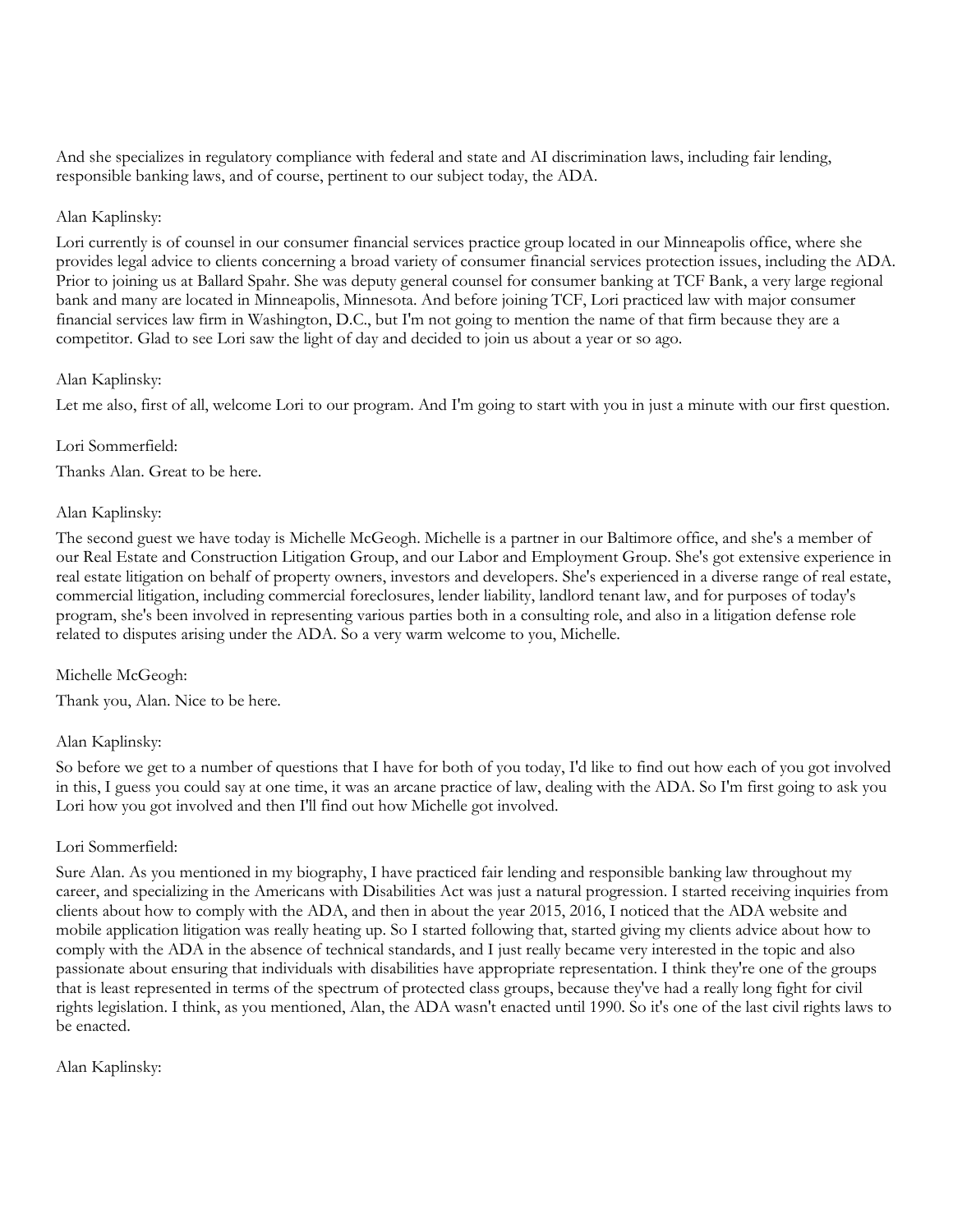And Michelle, tell us how did you get involved in ADA? You have been a real estate litigation attorney and employment litigation attorney. How did you turn toward the ADA?

#### Michelle McGeogh:

Thanks Alan. Since I started here at Ballard and 2007, I've always represented clients in connection with employment litigation, including under Title 1 of the ADA, and I've represented property owners and investors, developers, landlords under Title 3 of the ADA in real State litigation. So as Lori mentioned, when we saw this tremendous increase in digital accessibility litigation, this was just a natural fit for my background. I already had experience in the ADA under Title 1 and Title 3 of the ADA. And there was a real need for advice and counseling on digital accessibility issues. And so I found myself here.

# Alan Kaplinsky:

And then we'll go to the other question. So Lori, the Biden administration and some of the federal agencies that are charged with enforcing consumer laws have indicated a strong return, have returned to strong enforcement of consumer protection laws, similar to the approach that was taken during the Obama era. An example of that, probably the best example is the Consumer Financial Protection Bureau, the CFPB, which was very, very vigorous in enforcing the laws after it got created by Dodd Frank in 2010, and stood up in July of 2011. And under the leadership of Richard Cordray, he left no stone unturned when it came to vigorously enforcing consumer protection laws.

#### Alan Kaplinsky:

During the Trump administration, at least most consumer advocates, probably all of them, and many industry people, we can see that the amount of the vigor with which the consumer laws were enforced by the CFPB decline. And I am assuming the same thing applies with respect to the Department of Justice when it comes to enforcing the ADA. And so Lori, I'm wondering if you could tell us what you anticipate. Well, first of all, why don't you address and confirm what I said that during the Trump administration, there was virtually nothing going on with respect to Ada enforcement? And then tell us about what is going on right now, and what you anticipate will occur during the remainder of the Biden administration?

# Lori Sommerfield:

Sure, Alan, I'd be happy to. Well, first of all you're absolutely right that the Trump administration really did not effectively enforce the ADA during the period 2016 through 2019. Up until that point, the DOJ actively and continuously brought enforcement actions under Title 3 of the ADA. Those enforcement actions involve companies of all varieties, including banks, grocery stores, educational institutions, among others, for violations of the ADA in both a physical space and a website accessibility context. Now, we definitely anticipate an aggressive enforcement posture by the DOJ, as we head into the early years of the Biden administration.

#### Lori Sommerfield:

And we I've actually gone back and looked at the Senate confirmation testimony that both Attorney General, Merrick Garland and Assistant Attorney General, Kristen Clarke gave before the Senate Judiciary Committee, and unfortunately it doesn't reveal much to us. At times, they're a bit evasive, they're a little unclear about their position on how they would go about enforcing the ADA going forward. But there's no reason not to believe that they would not take a strong enforcement posture because they have been advocates of civil rights laws for years. And also, given this history of activity by the DOJ of bringing enforcement actions up until 2016, I think we would have to think that if past is prologue, there's every reason to believe that the DOJ will return to in a posture in bringing ADA enforcement actions.

# Lori Sommerfield:

I think it's also worth noting, and you mentioned this in your introduction Alan, the history of DOJ is interpretive letter and rulemaking in this area. As you noted, there was an interpretive letter issued in 1996 by the Attorney General at that time,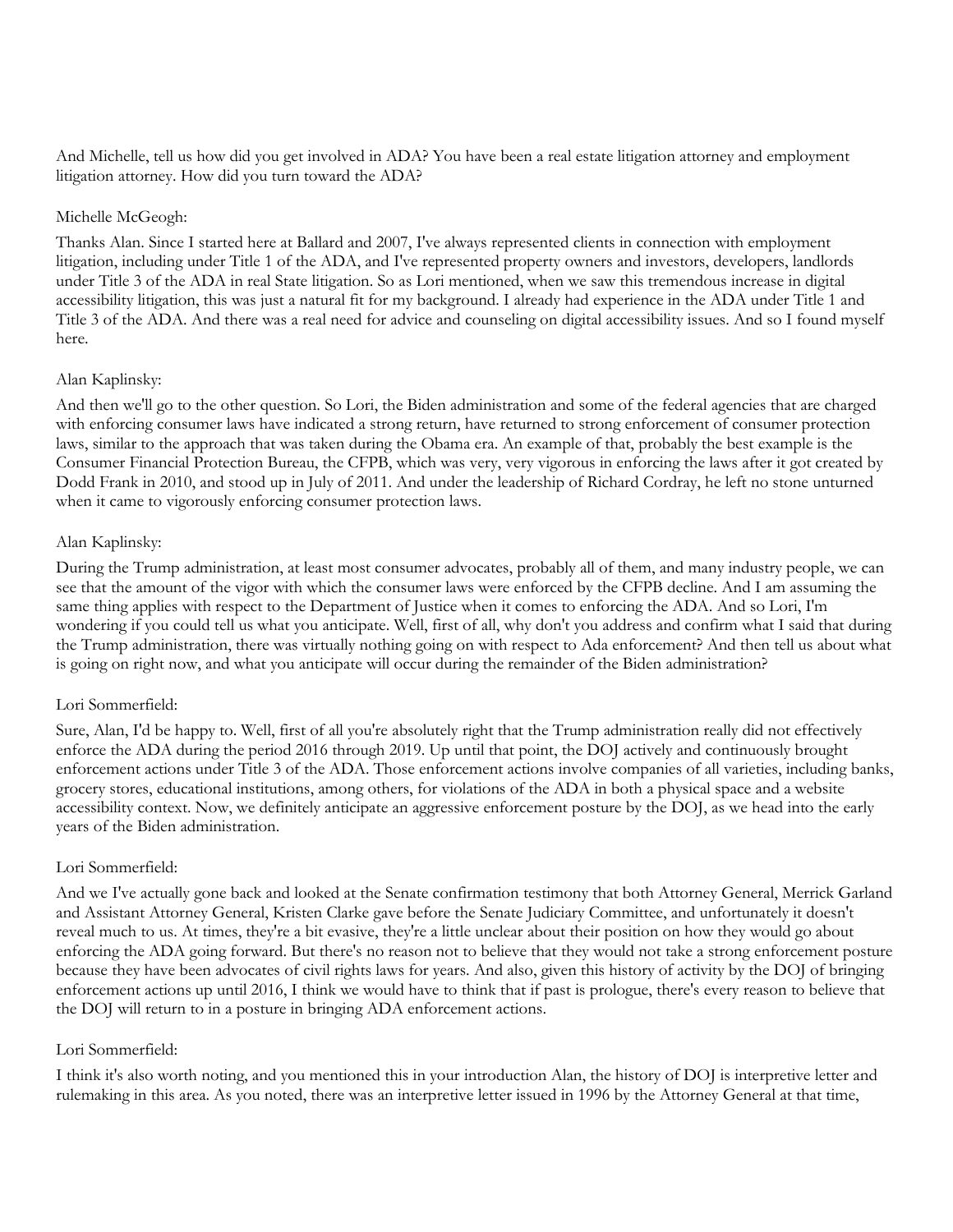Deval Patrick, that basically stated that websites must be made accessible to individuals with disabilities under Title 3 of the ADA. The DOJ Then went on in 2010 to issue an advance notice of proposed rulemaking seeking public feedback on that topic and what the appropriate accessibility standard should be. Unfortunately, a lot of times languished, and the DOJ reissued it in 2006.

#### Lori Sommerfield:

So then at that point, there was basically an ANPR and a supplemental ANPR that were in play. Unfortunately, when President Trump became president and entered into office, like so many republican presidents before him, he initiated a regulatory reduction initiative. So the DOJ decided to withdraw those two ANPR's and effectively tabled that rulemaking to set a technical accessibility standard. We do expect that the DOJ will probably reopen that rulemaking process sometime over the next four years, because businesses certainly need clarity in terms of the technical standard that they should comply with. So we remain hopeful that this issue will receive some clarity here in the near future.

#### Alan Kaplinsky:

Let me ask you something, so Lori, was I accurate in saying that during the Trump administration as far as we know, DOJ didn't launch any investigations involving the ADA, or at least nothing became public?

#### Lori Sommerfield:

That is correct. There were no public enforcement actions during the period 2016 through 2019 involving-

#### Alan Kaplinsky:

But I guess it could have been worse in the sense that you had mentioned that and that they had an interpretive letter, some other less formal guidance that had been issued long ago, they didn't withdraw that, am I right?

# Lori Sommerfield:

They did not. And actually, there was another inquiry that was issued just during the Trump administration, I think it was 2018, when a member of congress actually wrote to DOJ and requested clarity again about whether DOJ was going to proceed with a rulemaking. And the response that was received was basically, businesses can just basically make their own judgment, they have flexibility to comply with whatever standard they wish. And the World Wide Web Consortium that has issued the Web Content Accessibility Guidelines is the de facto standard that most businesses comply with. That's a topic probably for another part of our Q&A. But I guess DOJ thought that they were providing flexibility to businesses to choose the accessibility standard that they wish to comply with, but unfortunately, that has just created a lot of an uneven playing field in terms of the accessibility standard that companies use today.

# Alan Kaplinsky:

Right. So Michelle, let me go to you next because you've litigated many Ada cases over the years. And I'm wondering if you can first tell us about the trends that exist with respect to Ada litigation. And then after you finish doing that, I'm going to ask you about one other case that seems to buck the trend. Well, let's talk about the trend.

# Michelle McGeogh:

Sure, absolutely Alan. So the trend is that we can continue to see an exponential rise in digital accessibility cases. At this point, we are seeing thousands of cases filed each year, alleging that various businesses and companies maintain websites that are not accessible to people with disabilities. These types of accessibility barriers include things like being compatible with screen reading technology, including alternative text for images having appropriate color contrast, just to give a few examples. So we can continue to see these cases rise at an exponential pace. There was a slight slowdown in the beginning of 2020 due to the pandemic, but we quickly got back to that same rising pace of litigation.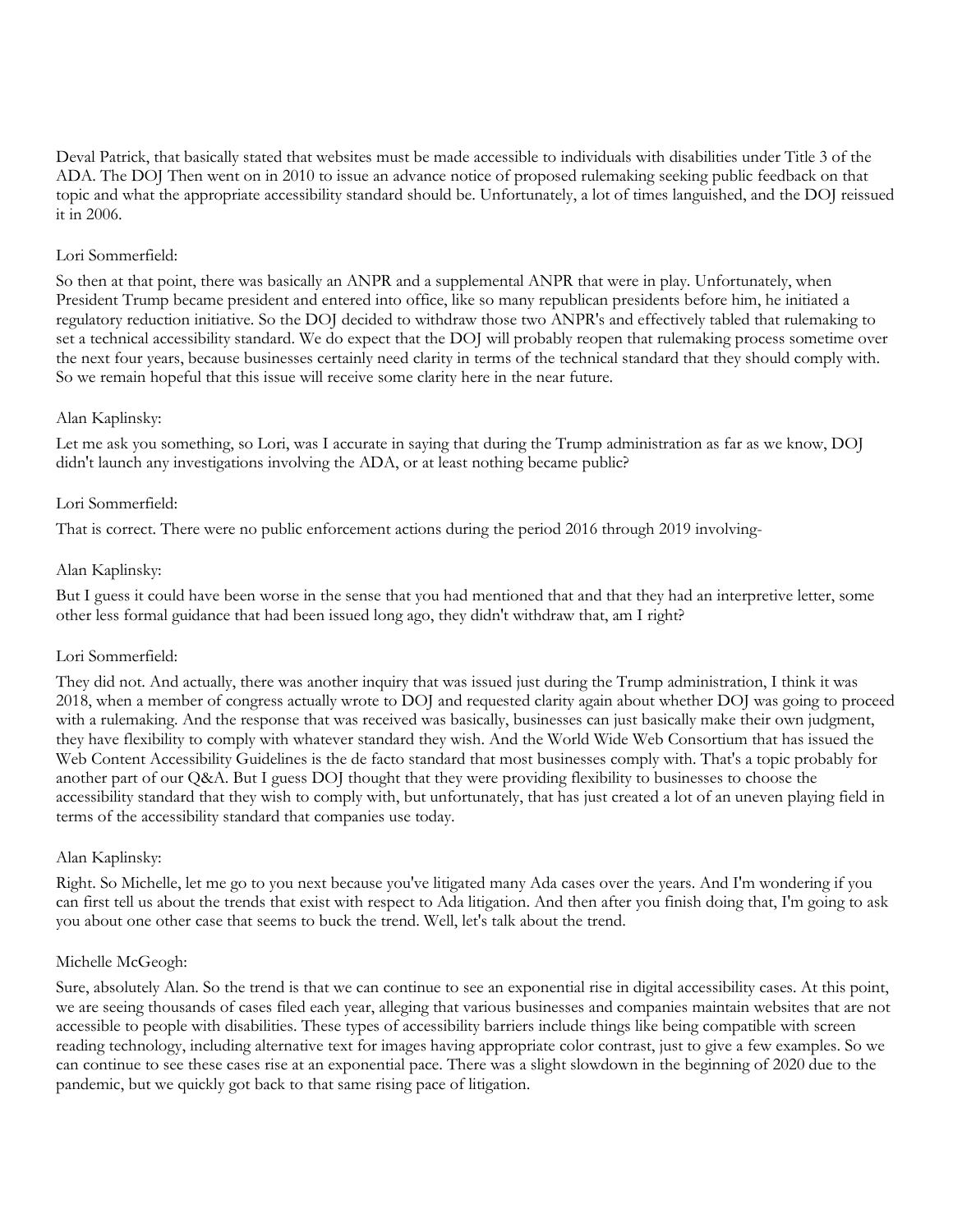#### Michelle McGeogh:

We also continue to see the vast majority of these cases settle, and settle relatively early in the litigation. Litigation, as we know can be expensive, and in certain jurisdictions, motions to dismiss are rarely granted in these kinds of cases. And frankly, sometimes plaintiffs lawyers price the cases to settle for less than a motion to dismiss would cost to file. I also think that generally speaking in terms of trends, some of the complaints and lawsuits that are getting filed are perhaps a little bit more creative than they used to be. They might mention the Fair Housing Act in addition to the Americans with Disabilities Act, or perhaps they rely more heavily on state law. This is especially true in California, where some plaintiffs firms file lawsuits based not on the ADA, but rather California's Unruh Act.

#### Alan Kaplinsky:

Why is that? Michelle? Why did they do that?

# Michelle McGeogh:

So in some jurisdictions, some states have state law that plaintiff's lawyers may view as more favorable to their case. So for example, civil penalties can be awarded, whereas under the ADA the form of relief is injunctive relief and attorney's fees.

#### Alan Kaplinsky:

So under the ADA, you can't get any kind of monetary relief for the consumer, but you can get injunctive relief. And if you are able to get injunctive relief then, you can get attorney's fees, right?

Michelle McGeogh:

That's right.

# Alan Kaplinsky:

That's what the whole thing is all about at least for a lot of plaintiffs' attorneys. I'm sure some of them feel that they are doing good. And I'm sure they are in many cases, but it's really attorney's fees. And what you're saying is that under the Unruh Act in California, you can get monetary relief. Are there are a number of states that also have many ADA laws that are unusual?

# Michelle McGeogh:

No, there are quite a few states that have their own version of an ADA law that has different forms of relief available. So that is not necessarily unique to California.

# Alan Kaplinsky:

So I would think, am I right Michelle that if a case gets filed against a retailer in state court under the ADA, it's removable to federal court, that is federal question. But if you bring a lawsuit just under a state law, and if the state law allows for remedies that are broader than the federal law, or I guess if there's some states where there's greater clarity about the application of the many state ADA law to accessibility, then may be you don't want to deal with the ADA at all. You want to sue in state court, and the defendant won't be able to remove it, and you'll probably end up with a better settlement.

#### Michelle McGeogh:

That's right Alan. I think that in certain jurisdictions, plaintiffs firms have pled around diversity jurisdiction by suing only under state law. I see this most often in California where there's cases filed under the Unruh Act and not the ADA. And to avoid federal jurisdiction, plaintiffs firms will limit the relief that they're seeking so as not to reach that \$75,000 threshold for diversity jurisdiction. So that that's absolutely right. And we do see that especially in California.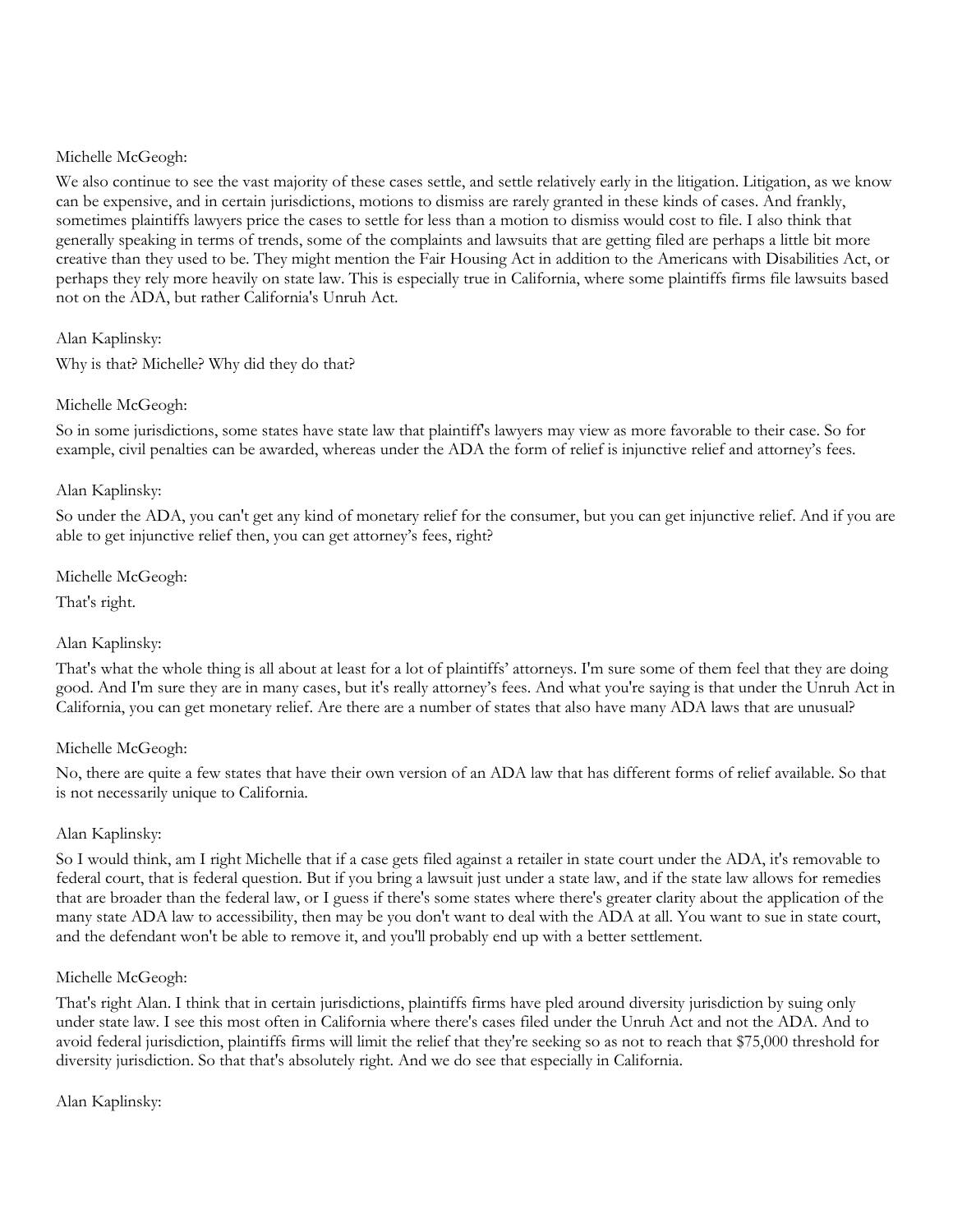Right. Now, the Unruh Act, is that as specifically dealing with disabilities, is it a disability protection.

#### Michelle McGeogh:

Unruh Act is more expansive than that. But our focus here today is the digital accessibility cases. And there are many, many cases in the digital accessibility arena filed under the Unruh Act.

# Alan Kaplinsky:

I now want to turn to a particular case that seems to buck the trend, least according to some pundits done quite a bit of reading about the case. It's called the Winn Dixie Case. Winn Dixie is a brand a very large grocery chain, grocery stores located, I think in the southern part of the country, and maybe some other areas, I don't think they're in the north east. And there was a gentleman by the name of Juan Carlos Gil, a blind individual, and he brought a claim against Winn Dixie based on a website that he said was inaccessible to him. And what I'd like to have you do, is first tell us what the important facts are on the case, and then we'll lead to where the courts have gone with it.

# Michelle McGeogh:

Sure. Thanks, Alan. So this case is the most significant recent development that we have in this space. This is a case out of the 11th Circuit. And what happened here is that the plaintiff Gil, filed a complaint significantly in 2016. So we've got to put ourselves back a number of years to keep in mind what websites looked like back in 2016. And the plaintiff complained that the grocery stores website had certain accessibility barriers. Well, what did the website look like back then? It had things like a store locator tool, digital coupons, and significant to the plaintiff the ability to refill prescriptions. The plaintiff alleged that the accessibility barriers, namely that the website was not compatible with his screen reading software, prevented him from enjoying some of these features on the website.

# Michelle McGeogh:

The plaintiff had used the Winn Dixie store for his primary pharmacy for many, many years. And when he realized that he could refill prescriptions online, the complaint alleges that he desired to use the website for that purpose. But the complaint alleged because the website was not compatible with screen reading software, he was unable to do so. So before the district court, the plaintiff argued that the website itself was a place of public accommodation, and therefore subject to Title 3 of the ADA and required to be accessible. He alternatively argued that the website should be accessible because it had a nexus or a connection to the Brick and Mortar store. And we'll talk about that nexus, I think in a little bit more detail later on.

# Alan Kaplinsky:

So Michelle, first of all, where did this lawsuit get filed in federal district court?

# Michelle McGeogh:

It was filed in the United States District Court for the Southern District of Florida.

# Alan Kaplinsky:

And what did the court rule? Was there some kind of a dispositive motion that got filed? And what did the court end up doing?

# Michelle McGeogh:

So one of the very unique things about this case is, is one of the few cases to have gone to trial. After a bench trial, the district court agreed with the plaintiff. The District Court held that Winn Dixie's website was heavily integrated with its physical store and therefore covered by Title 3 of the ADA. The District Court issued an injunction requiring Winn Dixie to remediate its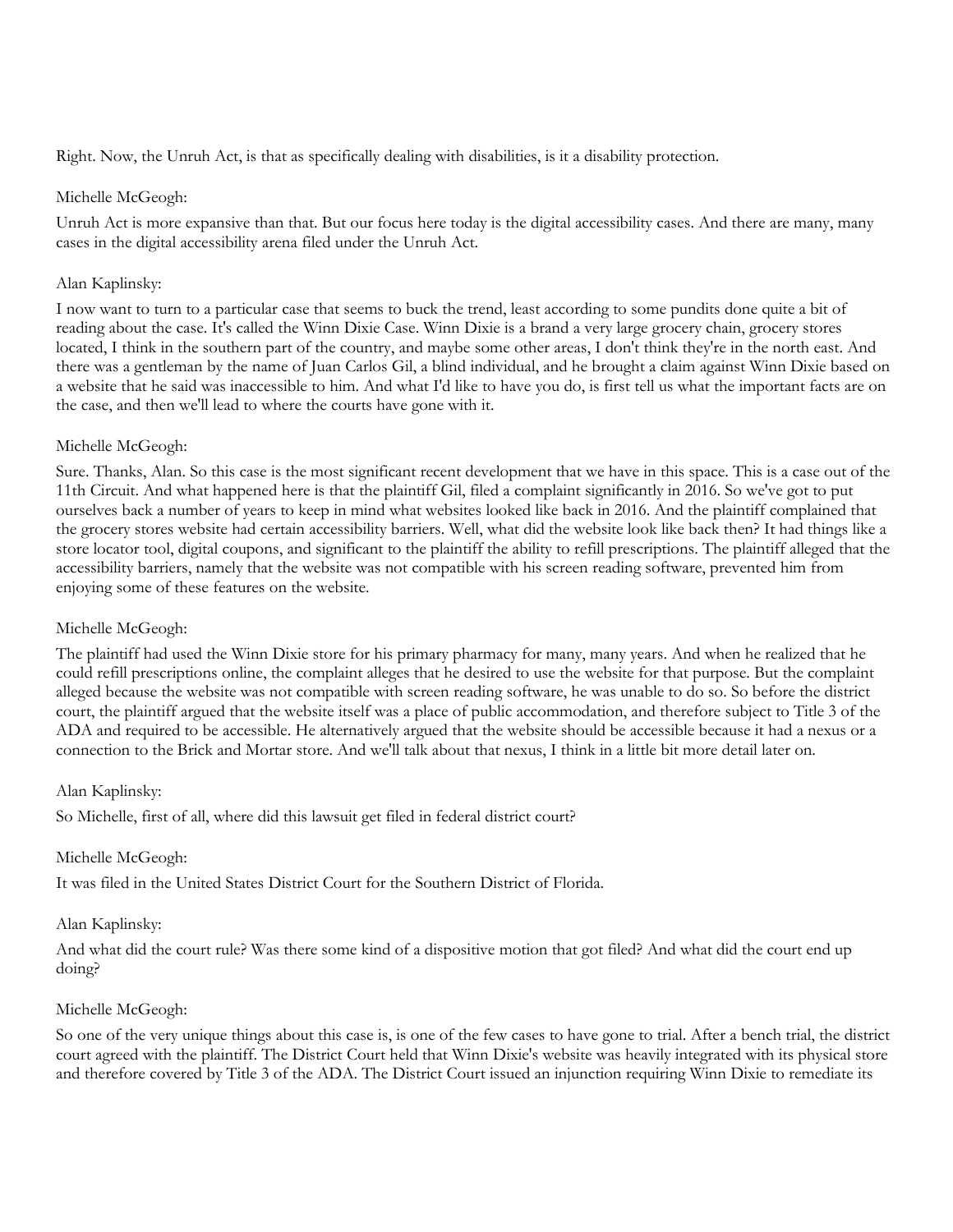website and comply with the WCAG 2.0 standard, which will explain what that means. Winn Dixie appealed after that decision.

#### Alan Kaplinsky:

And they went up to the 11th Circuit. Right?

#### Michelle McGeogh:

That's right. So, it was pending, this case was pending before the 11th Circuit for over two years. And in April, we finally received the decision from the 11th Circuit, giving some guidance on a number of interesting points. The first thing that the 11th Circuit did, is it addressed the plaintiffs standing in the case. And the 11th Circuit held that the plaintiff had standing. Winn Dixie had disputed that the plaintiff had standing and argued that the plaintiff really didn't suffer any injuries because the plaintiff was able to refill his prescriptions at the Winn Dixie store, and he had done so for many, many years.

# Michelle McGeogh:

However, the 11th Circuit held that the plaintiff did suffer an injury in fact, and it was concrete and that end jury was particularized and not hypothetical. The 11th Circuit found that he was unable to avail himself of the goods and services on the website when he was unable to equally enjoy that website, and that was sufficient for standing. Next, the court gave us some guidance on websites as places of public accommodation. The first thing the court did when deciding whether this website was a place of public accommodation under Title 3 of the ADA was to look at the statute. And the ADA provides 12 types of locations that are places of public accommodation. These are all physical locations, things like grocery stores.

# Michelle McGeogh:

The court noted that grocery stores are places of public accommodation, but websites are not listed in the definition of places of public accommodation. So pursuant to the plain language of the statute, the court held that public accommodations are limited to actual physical places, such that a website is not a place of public accommodation, pursuant to the plain language of the statute. But the court didn't stop there. It next considered whether the website created an intangible barrier that prevented a disabled person from fully utilizing and enjoying the goods and services at a place of public accommodation. Case law in the 11th Circuit had demonstrated that intangible barriers are things like eligibility requirements, or screening rules, or other procedures that restrict the disabled person's ability to enjoy goods and services.

# Michelle McGeogh:

Intangible barriers can be found when a place of public accommodation fails to take action, fails to provide an auxiliary aid, for example, that would permit a disabled person to gain access to the goods and services. So what was really interesting here is that the 11th Circuit found that there was not an intangible barrier, because this website had very limited functionality. It did not function as a point of sale, and the 11th Circuit put a lot of emphasis on this fact. The 11th Circuit also noted that all of the functionality of the website had to be completed in stores. So for example, coupons still needed to be presented at the store, prescriptions still needed to be picked up at the store. So these factual points were very important to the 11th Circuit finding no intangible barrier. And this is very fact specific. They were looking at the website as it existed in 2016.

#### Alan Kaplinsky:

And so Michelle, what's happened after 11th Circuit came down with his opinion? Has there been any further attempt to get it up to the US Supreme Court?

# Michelle McGeogh:

So the plaintiff initially filed a motion for reconsideration, and that was denied. The plaintiff has indicated that he intends to seek review by the United States Supreme Court. The Supreme Court has already declined to hear one website accessibility case that was in Robles versus Domino's. So it's possible that the Supreme Court might hear this Winn Dixie case now that the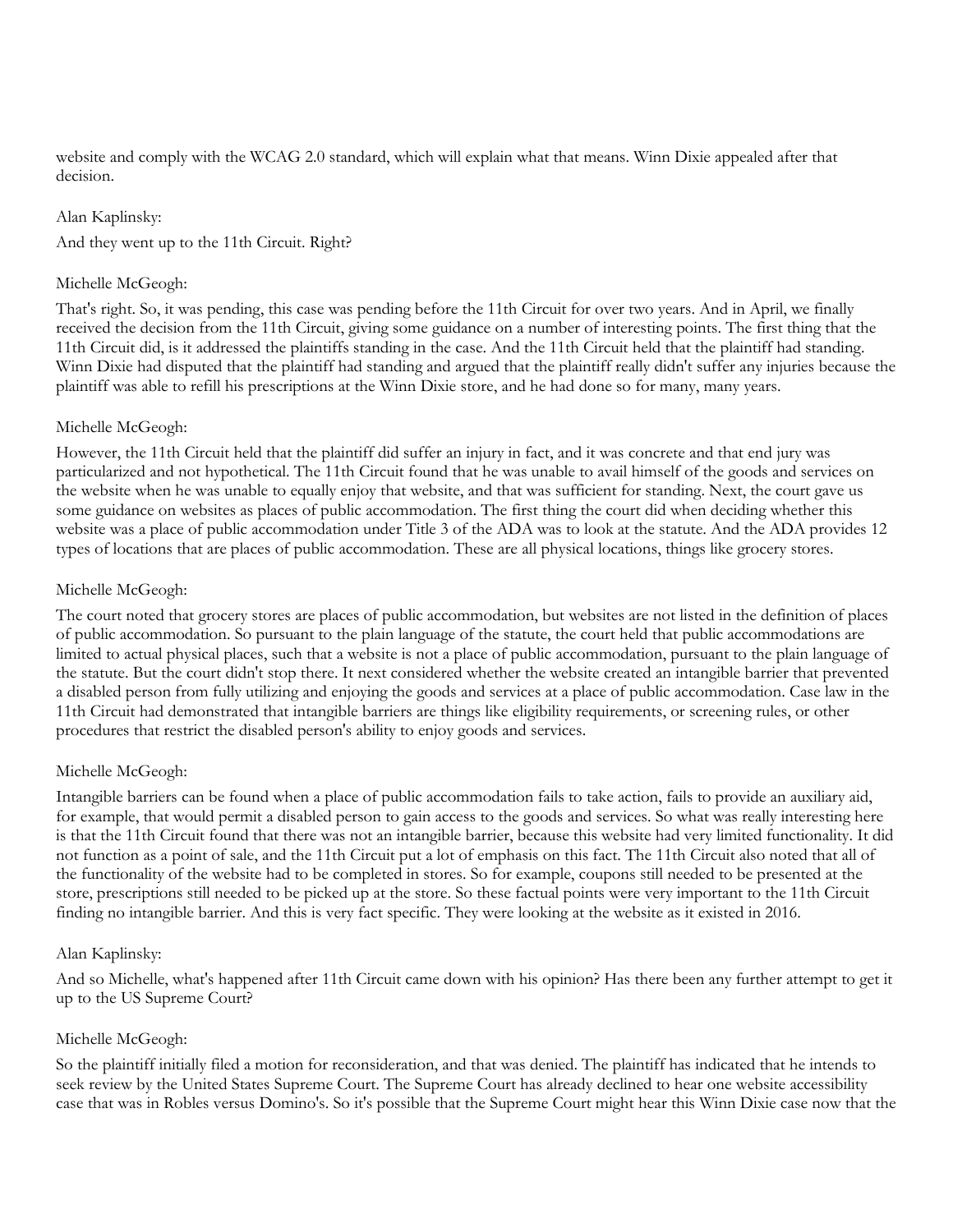issue will have been presented to the Supreme Court a number of times. I think that it would be an interesting case for the Supreme Court to take up, because one interesting aspect of this opinion is that the court did not adopt a nexus requirement. And we talked about that nexus requirement just a little bit in passing.

# Michelle McGeogh:

So other circuits, including the 3rd Circuit, 6th Circuit and 9th Circuit's have focus more heavily on whether a website has a nexus or a connection to a place of public accommodation, and have held that only websites that have that nexus, that connection, are subject to Title 3 of the ADA. No other circuits have not taken that approach. For example, the 1st Circuit and 7th Circuit have found that Title 3 of the ADA is not limited to physical places and have rejected this nexus requirement. What's interesting about this case is that it doesn't utilize this nexus analysis and instead focuses on the plain language of the statute as well as whether there's an intangible barrier.

# Alan Kaplinsky:

So Michelle, we don't know yet whether the Supreme Court is going to hear the case. I guess we'll know by the end of the year, if it hears that it'll probably hear it in the fall sometime. Was that one of the takeaways from this case? Is this time now for the industry to say, "Let's pop the cork on their champagne?" Or is it a different message that needs to be conveyed?

# Michelle McGeogh:

I think unfortunately, it is a different message for defendants in this type of litigation. I don't think this is going to result in a tremendous decrease or reduction in the number of cases filed for a number of reasons. First, I think we will continue to see exponential increases in litigation in other jurisdictions such as New York or California for the reasons we previously discussed. I think that second, the decision was fairly-fax specific. It relied on a website that had only a limited functionality available, and the website significantly did not have any e-commerce component. There's no real transactions, many transactions that can be fully completed online. So I think plaintiffs firms are likely to continue to focus on websites that have some sort of e-commerce connection, websites that allow parties to complete transactions online. I think those will continue to be likely targets for litigation.

# Alan Kaplinsky:

Okay. So now I just wanted to make... Yeah, go ahead Lori.

# Lori Sommerfield:

I just wanted to make comment here before we move on to a new topic about the trends. I think what we've seen over the past few years is that there really seems to be a lot of decisions that have been more pro-plaintiff in terms of their holding. So this is an encouraging development, I think with the Winn Dixie case, but to Michelle's point, it's not a game changer. This is just one case in one circuit. I do hope and I don't think that even if the US Supreme Court takes up this case, that it's going to further resolve the issue of the circuit split. Because this case, as Michelle pointed out, didn't adopt a nexus standard. But some case needs to go to the US Supreme Court to resolve that circuit split.

Alan Kaplinsky:

Got it.

Lori Sommerfield: ...can finally have some sense of resolution.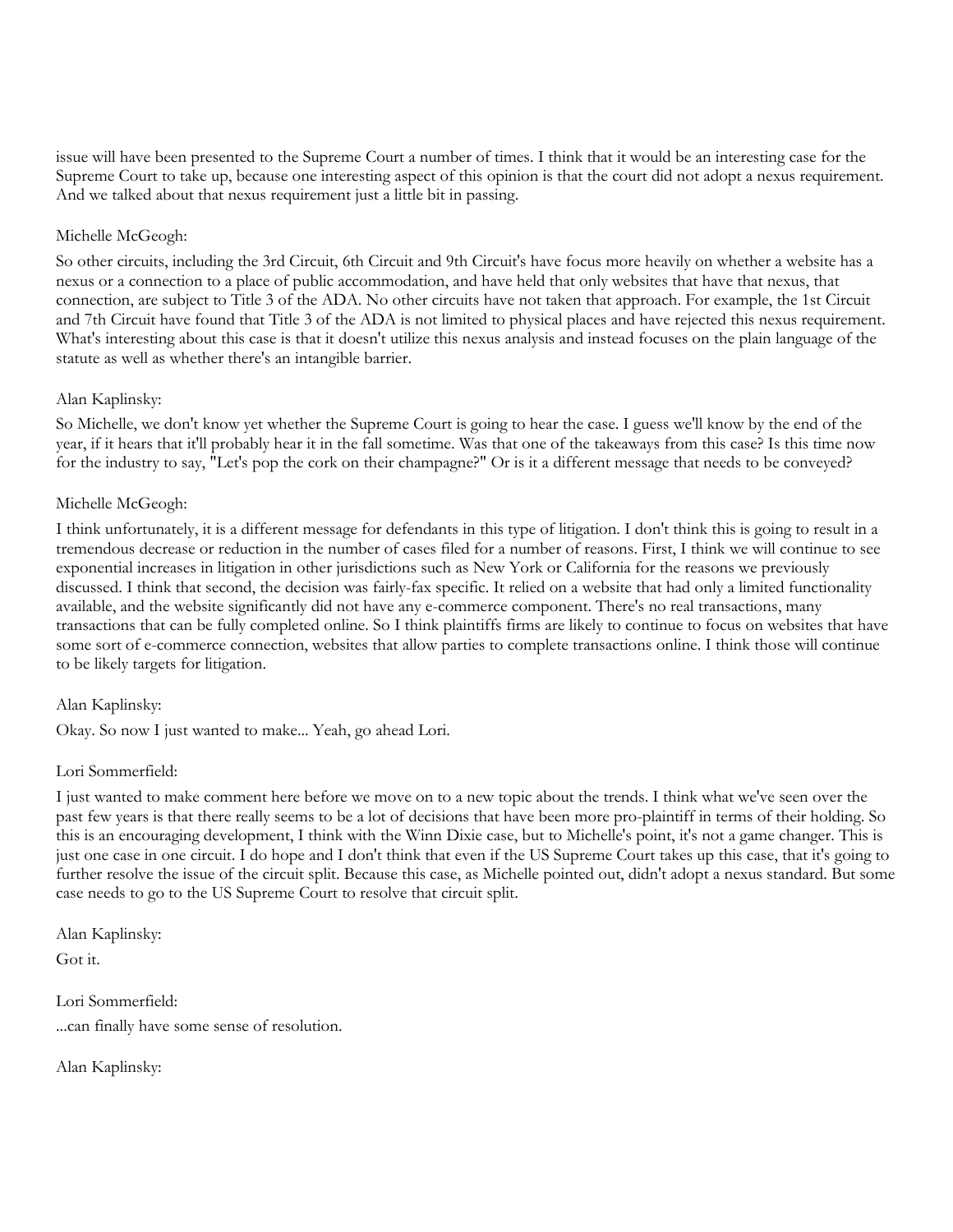Right. Okay. So let's turn to a different topic. And I'd like to ask both of you about the business impact of all this litigation. It seems that financial institutions and businesses are caught between a rock and a hard place trying to comply with the ADA when Department of Justice hasn't issued technical accessibility standard yet. And under the ADA, there isn't any process by which institutions or businesses can be provided with notice and an opportunity to cure any website or mobile application deficiency before being sued by a plaintiff with a disability. In the absence of guidance or rules from DOJ about an appropriate accessibility standard, what technical standards should businesses use to comply with the ADA right now? And then after I asked you that question, I'm going to ask Lori a question related to the possibility of there being federal legislation to clear it up. So you had mentioned something a short while ago, called WCAG. Is that at all relevant here?

# Michelle McGeogh:

Yeah. So let me explain. The current standard that most businesses are utilizing and that we recommend is one adopted by the World Wide Web Consortium, that's sometimes referred to as WC3. So the World Wide Web Consortium has issued and adopted standards, those standards are called the Web Content Accessibility Guidelines, WCAG. The current standard is WCAG 2.1, and that was issued in 2018. The WCAG standards have really become the de facto standards, both as a result of case law, and also, for example, the California consumer Privacy Act recommends compliance with WCAG 2.1.

# Alan Kaplinsky:

Okay. And so there is something that companies can hang their hat on, in trying to comply. So Lori there's also there has been from time to time, federal legislation that's been introduced to deal with the issue. What can you tell us? What's happening there?

#### Lori Sommerfield:

That's correct, Alan, I think beginning in about 2016, there have been efforts by Congress to try to pass legislation that would create a safe harbor for businesses and financial institutions in terms of battling this onslaught of digital accessibility lawsuits. The most recent effort was actually a bill that was introduced in October of last year and now reintroduced in February in this Congress, by Representative Ted Budd, who is a republican out of North Carolina, and Lou Korea, a Democrat from California. So a bipartisan effort to basically establish WCAG 2.0 AA as the appropriate technical standard, and it would basically also create a type of safe harbor.

# Lori Sommerfield:

The legislation, but I can just give you a quick synopsis of it basically, would allow businesses to be considered compliant if their website or mobile application is in substantial compliance with WCAG 2.0 AA. Under the Act, an individual then would not be able to bring any sort of lawsuit to enforce the ADA until all of his or her administrative remedies were first exhausted. So the aggrieved individual, assuming this is an individual with the disability, would first have to notify the owner of the website, that the website isn't in compliance with that standard. Then within 90 days after receiving the notice, the owner would have to bring the website into compliance, and if they fail to do so, then the individual can file a complaint with the DOJ.

#### Lori Sommerfield:

Once the complaint was filed with DOJ, then the Attorney General would have to complete an investigation within 180 days to determine whether there was an actual violation. And at that point, then the AG could take action in the nature of either filing a lawsuit or bringing an enforcement action. Under the Act, the AG also would have a duty to investigate and would have to undertake periodic reviews of various consumer facing websites and mobile apps. And if the AG found reasonable cause to believe that a pattern or practice of discrimination had been engaged in, then the AG could basically commence a civil action in any US District Court.

# Lori Sommerfield: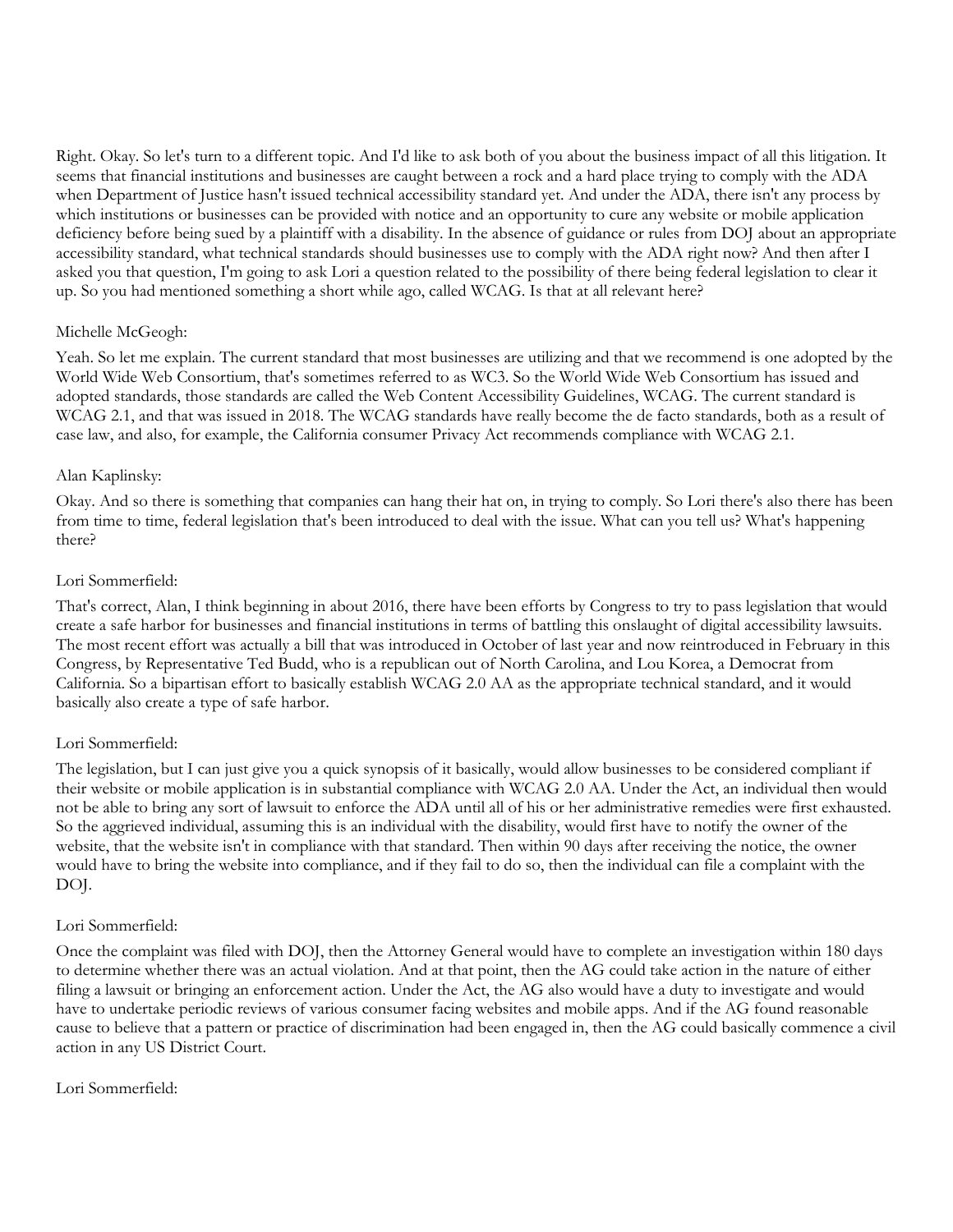But I just want to make one last comment about the legislation, and that's that, as I mentioned, the individual with disability would have to exhaust their administrative remedies before the individual could actually commence a civil action against the owner of the website or the mobile app. And that's the sole and exclusive remedy. So this would definitely be a helpful type of safe harbor for businesses to try to have the opportunity to get that notice and opportunity to cure before a lawsuit is brought against the business court.

# Alan Kaplinsky:

Got it. By the way, just to clarify something that I think it's pretty fairly obvious. But when we're talking about website accessibility, we're talking about website accessibility regardless of the hardware that's being used; whether it's a desktop computer, a laptop, a smartphone, what about a smart TV? Same would apply to... Am I right it doesn't matter what hardware we're talking about? What do you think of that, Michelle?

#### Lori Sommerfield:

So I try to remember to use the term digital accessibility to describe what we've been talking about here today, because you're absolutely right, it's not just limited to websites. And in fact, some plaintiffs firms focus their lawsuits on mobile applications, which can sometimes be a little bit more difficult to create accessible versions. So it's not just limited to website, and it's not specific to any sort of computer.

#### Alan Kaplinsky:

Okay. So now, we're getting toward the end of our program. And I want to wrap up the program by talking about what should our clients be doing right now, not just our clients, but of course, any business that is dealing with consumers and the public and needs to comply with the ADA. What do they do? And that question is really an open question for either one of you, or both of you to respond to.

#### Lori Sommerfield:

Michelle, would you like to take maybe the overview approach, and I'll talk about some of the specific things that our clients can be doing now?

# Michelle McGeogh:

Sure. And I think one thing that I really want to emphasize is that as much as we've talked about litigation today and what plaintiffs firms are doing, there are absolutely are steps that our clients can take to avoid being a victim of one of these lawsuits. Lori and I have specialized in assisting clients in creating ADA risk management programs that can protect clients against this type of litigation that's increasing at an exponential pace. So it's important for businesses first to start thinking about this right now. Because if you take steps to implement an ADA risk management program, that is I think, going to pay dividends. The other thing I wanted to mention is that there are good business justifications for implementing such a program beyond just avoiding litigation. We know that there are millions of disabled individuals in the United States, and making your website or other digital properties, mobile applications accessible to all consumers, is really good for the bottom line. So implementing a program like this not only decreases litigation and regulatory risk, but also can help with the business's bottom line.

#### Lori Sommerfield:

I think tagging on to what Michelle just said to it's also the right thing to do from a public policy perspective, to make all of your digital assets accessible to individuals with disabilities. I see it and so does Michelle is sort of a win-win proposition both for businesses, as well as for individuals with disabilities, because otherwise you're missing this entire market of individuals with the-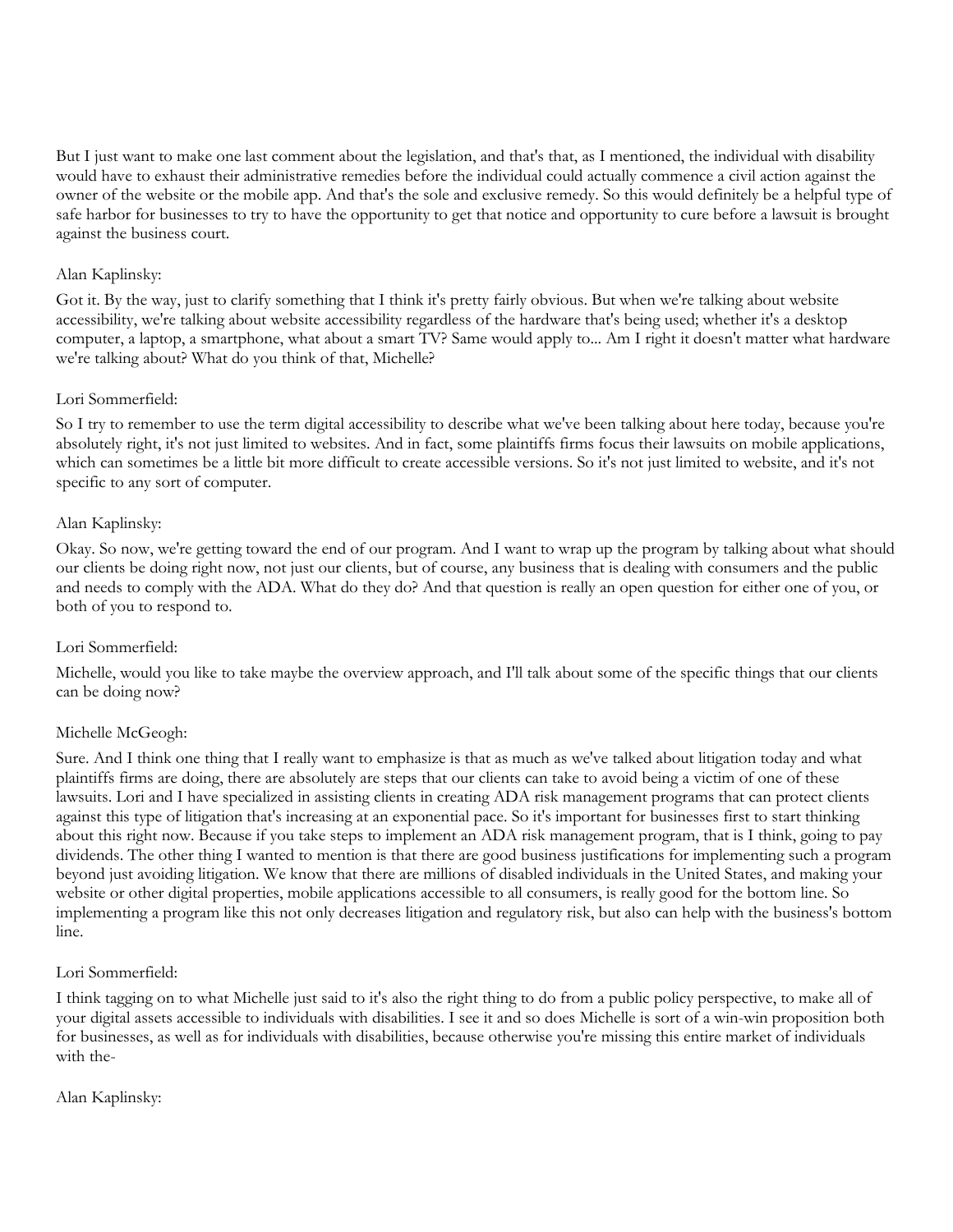#### How large is the market Lori?

Lori Sommerfield: How large is it?

Alan Kaplinsky: Yeah, is it really big?

#### Lori Sommerfield:

It's really quite large. There are approximately 64 million individuals in the United States who have a disability of some type. And some studies have shown that approximately 50% of those individuals are actually online daily, looking for opportunities to purchase goods and services. So conceivably, you are looking at 32 million people per day who could be your new customer?

# Alan Kaplinsky:

Wow! So this is an issue that even if there wasn't a law that applied to situation like this, it would make good business sense to make sure that your websites are accessible to the disabled. Because if not, you're giving up a very large part of the market.

#### Lori Sommerfield:

Exactly. And I think it also goes to one of the requirements in Title 3 of the ADA, that is that businesses that are places of public accommodation have to ensure effective communication with individuals with disabilities. So this is one way in which businesses and financial institutions can further that goal.

#### Alan Kaplinsky:

I've heard that a number of companies have something called an accessibility statement that they've made or a policy, is that something that you recommend that our clients do, and what is it? Either one of you?

# Lori Sommerfield:

Definitely. So toward that actually Alan, if I can just preface my remarks by saying that a lot of the ADA settlement requirements that the DOJ has entered into with companies over the past decade have really evolved into best practices for how to manage legal and regulatory risk when it comes to complying with Title 3 of the ADA. So one of those items is actually adopting and posting an accessibility statement on the business's website and mobile applications. Another best practice is to have an accessibility policy that is more of an internal facing policy, unlike the accessibility statement which is external facing. That basically explains how you are going to go about maintaining accessibility of your digital assets, and ensuring that any requests for accommodation or complaints received from individuals with disabilities will be managed. But those are two critical governance documents in an ADA Risk Management Program.

#### Alan Kaplinsky:

Michelle, do you have anything to add to what Lori just mentioned in terms of what companies ought to be doing?

# Michelle McGeogh:

Sure. So I think one additional thing that we always recommend is engaging an external accessibility consultant to audit and remediate consumer facing websites. The technical compliance part of complying with the WCAG standards can be complicated from an IT perspective. And sometimes we see certain widgets, for example, advertised online, that claim to be able to respond to these issues and create a website that is fully accessible. But we know that these widgets only correct and identify about 30% of the accessibility barriers, relevant to WCAG compliance. So that's why we recommend engaging a